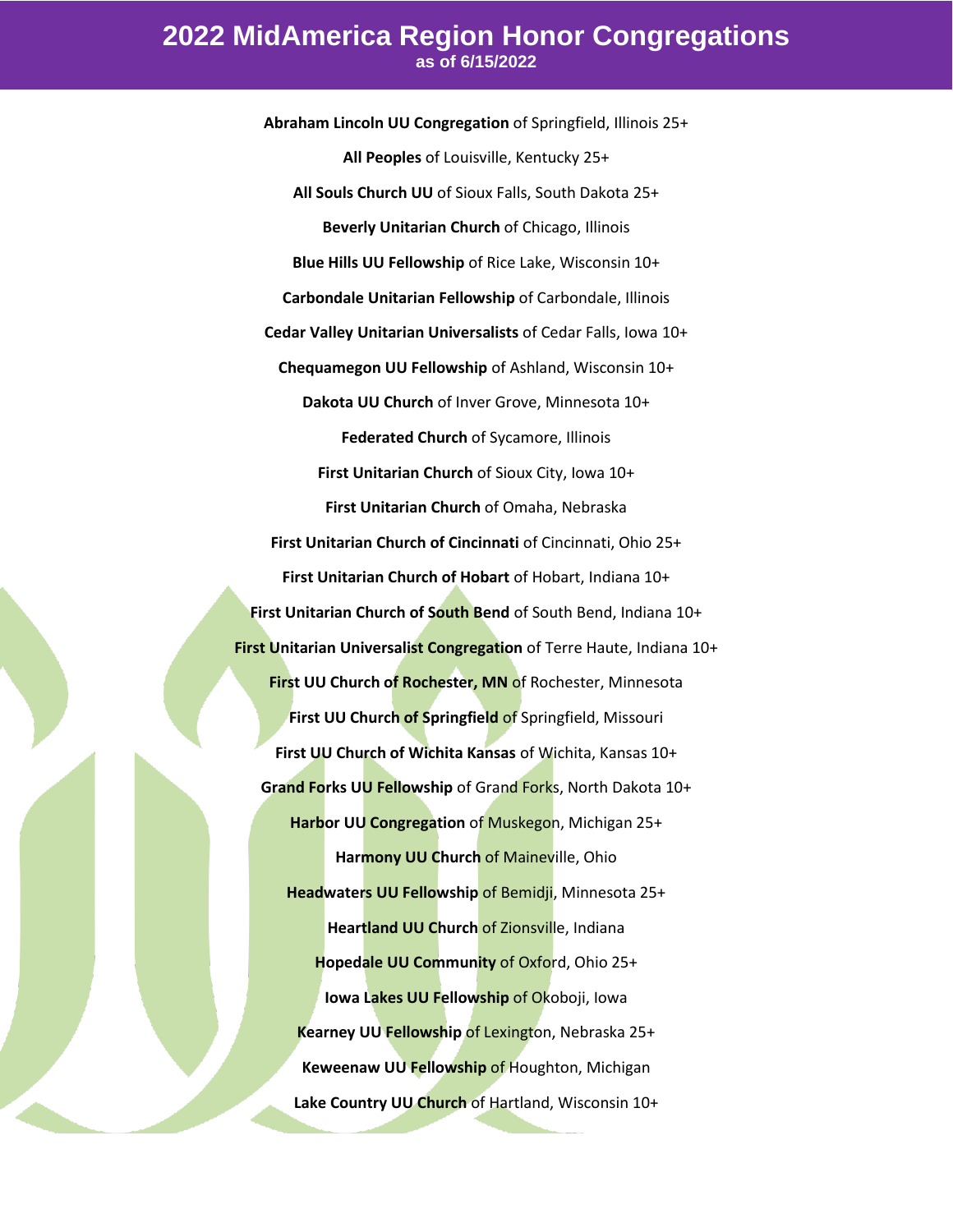**Lake Fellowship of Unitarian Universalists** of Excelsior, Minnesota **Miami Valley UU Fellowship** of Dayton, Ohio 10+ **Michael Servetus Unitarian Society** of Fridley, Minnesota 25+ **Mt. Vernon UU Fellowship** of Mount Vernon, Illinois **NE Iowa UU Fellowship** of Decorah, Iowa 10+ **New Hope, A UU Congregation** of New Hudson, Michigan 10+ **Northwoods UU Fellowship** of Woodruff, Wisconsin 25+ **Oaklandon UU Church** of Indianapolis, Indiana 10+ **Open Circle UU Fellowship** of Fond Du Lac, Wisconsin 10+ **People's Church** of Kalamazoo, Michigan **Prairie Lakes UU Fellowship** of Ripon, Wisconsin 25+ **Prairie UU Society** of Madison, Wisconsin **Second Unitarian Church of Omaha** of Omaha, Nebraska 25+ **St. Cloud UU Fellowship** of Saint Cloud, Minnesota 25+ **St. John's UU Church** of Cincinnati, Ohio 10+ **The Federated Church** of Avon, Illinois **The Peoples Church UU** of Cedar Rapids, Iowa **The UU Church** of Rockford, Illinois **The UU Fellowship of Salina** of Salina, Kansas 10+ **Third Unitarian Church of Chicago** of Chicago, Illinois 10+ **Tree of Life UU Congregation of McHenry, Illinois Unitarian Church of Lincoln** of Lincoln, Nebraska 25+ **Unitarian Church of Underwood** of Underwood, Minnesota 10+ **Unitarian Fellowship of Milwaukee** of Milwaukee, Wisconsin 25+ **Unitarian Universalist Congregation of Lawrence** of Lawrence, Kansas **Unitarian Universalist Fellowship of Ames, Iowa** of Ames, Iowa 25+ **United UU Congregation** of Waukesha, Wisconsin 10+ **Universalist Unitarian Church of Joliet** of Joliet, Illinois **Universalist Unitarian Church of Peoria** of Peoria, Illinois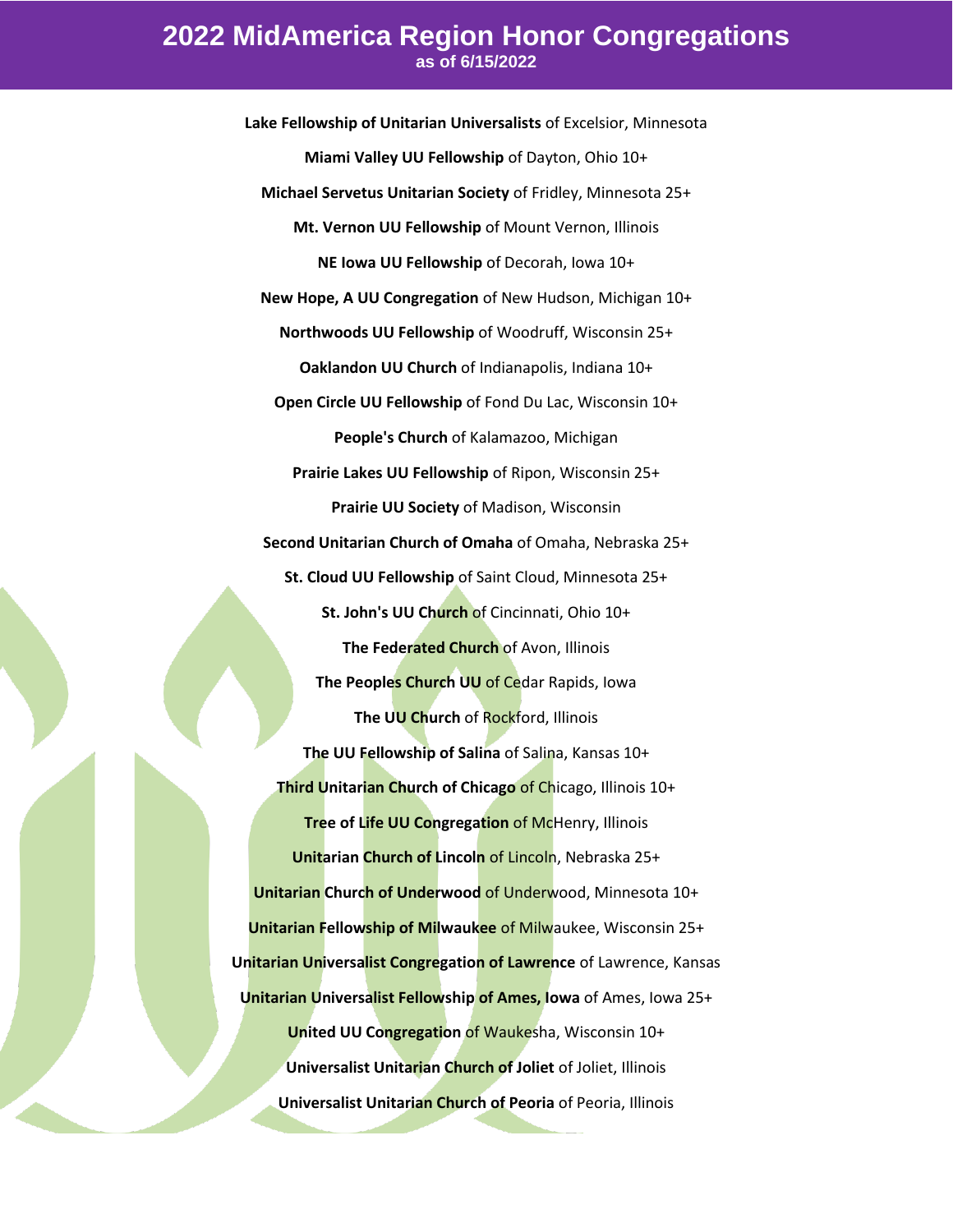**UU Church** of Columbia, Missouri 10+ **UU Church of Bloomington Normal** of Bloomington, Illinois 25+ **UU Church of Evansville** of Evansville, Indiana 25+ **UU Church of Fargo Moorhead** of Fargo, North Dakota **UU Church of Minnetonka** of Wayzata, Minnesota **UU Church of Tippecanoe County** of West Lafayette, Indiana 25+ **UU Church of Urbana Champaign** of Urbana, Illinois 25+ **UU Congregation** of Eau Claire, Wisconsin 10+ **UU Congregation of Columbus Indiana** of Columbus, Indiana 25+ **UU Congregation of Flint** of Flint, Michigan 10+ **UU Congregation of Fort Wayne** of Fort Wayne, Indiana **UU Congregation of Grand Traverse** of Traverse City, Michigan **UU Congregation of Petoskey** of Petoskey, Michigan **UU Fellowship** of Marshfield, Wisconsin 25+ **UU Fellowship and Church of Bismarck-Mandan** of Bismarck, North Dakota 25+ **UU Fellowship of Central Michigan** of Mt Pleasant, Michigan 10+ **UU Fellowship of Decatur** of Decatur, Illinois 10+ **UU Fellowship of DeKalb** of DeKalb, Illinois **UU Fellowship of Door County** of Ephraim, Wisconsin 10+ **UU Fellowship of Dubuque IA** of Dubuque, Iowa 25+ **UU Fellowship of Elkhart** of Elkhart, Indiana **UU Fellowship of Jefferson City** of Jefferson City, Missouri 25+ **UU Fellowship of Kokomo** of Kokomo, Indiana 25+ **UU Fellowship of La Crosse** of La Crosse, Wisconsin 25+ **UU Fellowship of Lima Ohio Inc.** of Lima, Ohio **UU Fellowship of Macomb** of Macomb, Illinois **UU Fellowship of Manhattan** of Manhattan, Kansas 25+ **UU Fellowship of Midland** of Midland, Michigan 25+ **UU Fellowship of North Central Iowa** of Mason City, Iowa 25+